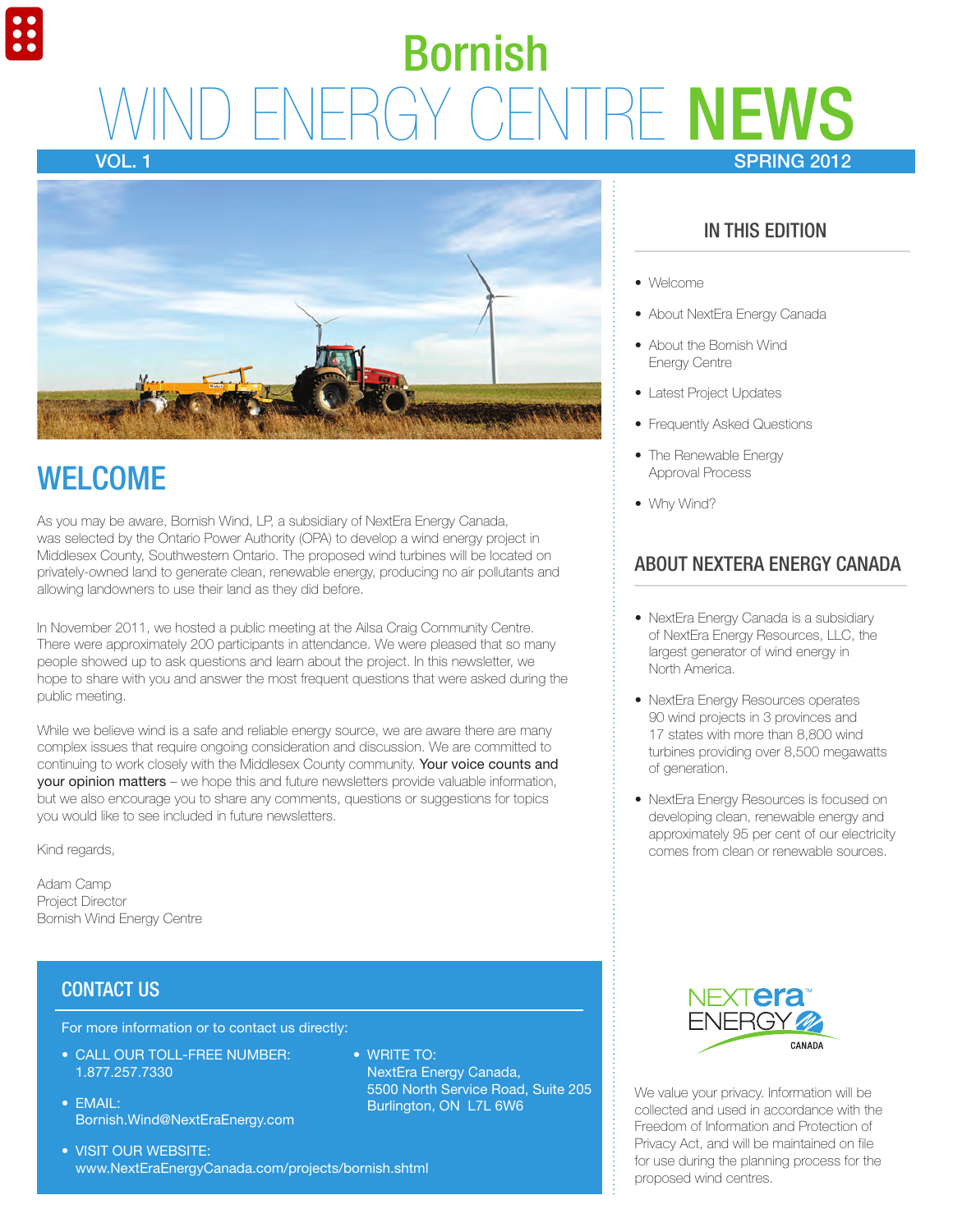## About the Bornish Wind Energy Centre

#### Location:

The Bornish Wind Energy Centre will be located on private land in North Middlesex, Ontario.

This location has been specifically chosen because of the site's potential to capture energy from wind at minimal impact to the local community and environment. As we move forward, we are committed to incorporating the highest standards in design and will ensure factors related to health, the natural environment and local economy are considered as a part of our planning and construction processes.

#### economic Benefits:

For Middlesex County, we anticipate the project will have a positive economic impact over its 20 year lifespan - driving jobs, salaries, increased tax revenues and business activity for other industries in the area. We estimate the proposed project will contribute \$121 million in corporate income tax and \$8 million in property taxes to the local County in addition to approximately \$15 million in landowner payments.

#### Quick facts:

- We anticipate the Bornish Wind Energy Centre will generate up to 73.5 megawatts using up to 48 wind turbines.
- At maximum capacity, this project is expected to produce enough energy to power approximately 18,375 homes in Ontario.
- We estimate the project will create 150 construction jobs and 6-8 full time and local operations jobs.

#### PROJECT STATUS:

We are currently in the process of conducting ongoing biological field studies as part of the Renewable Energy Approval (REA) process. Of note: bird, bat and other wildlife and vegetation studies will be underway at various locations during 2012. Reports that describe what has been done to date will be available this spring on www.nexteraenergycanada.com.





### Latest Project Updates

#### WHAT UPDATE CAN YOU PROVIDE ON THE transmission lines?

The Adelaide, Bornish and Jericho Wind Energy Centres, all located in Middlesex County, Southwestern Ontario, will share a transmission line. Because all three projects are proposing to share a common transmission line, this cooperation will allow the projects to better avoid any environmental or culturally significant areas.

As proposed, all transmission lines for all three projects will converge at a switching station, which will be located in the Bornish Project Area in North Middlesex, where the electricity will be directed by way of a 115 kV transmission line to an interconnect point on the existing 500 kV Hydro One line, located east of the proposed projects.

#### WHEN CAN WE EXPECT TO SEE A FINAL Transmission Line route?

NextEra Energy Canada is currently working with the municipality, local landowners, project engineers and biologists to identify a preferred route that takes into consideration local economic, geographic and social considerations.

The final proposed transmission line routes for the Jericho, Adelaide and Bornish Wind Energy Centres will be presented 60 days prior to the final public meeting; for Bornish, this meeting will likely take place in early summer 2012.

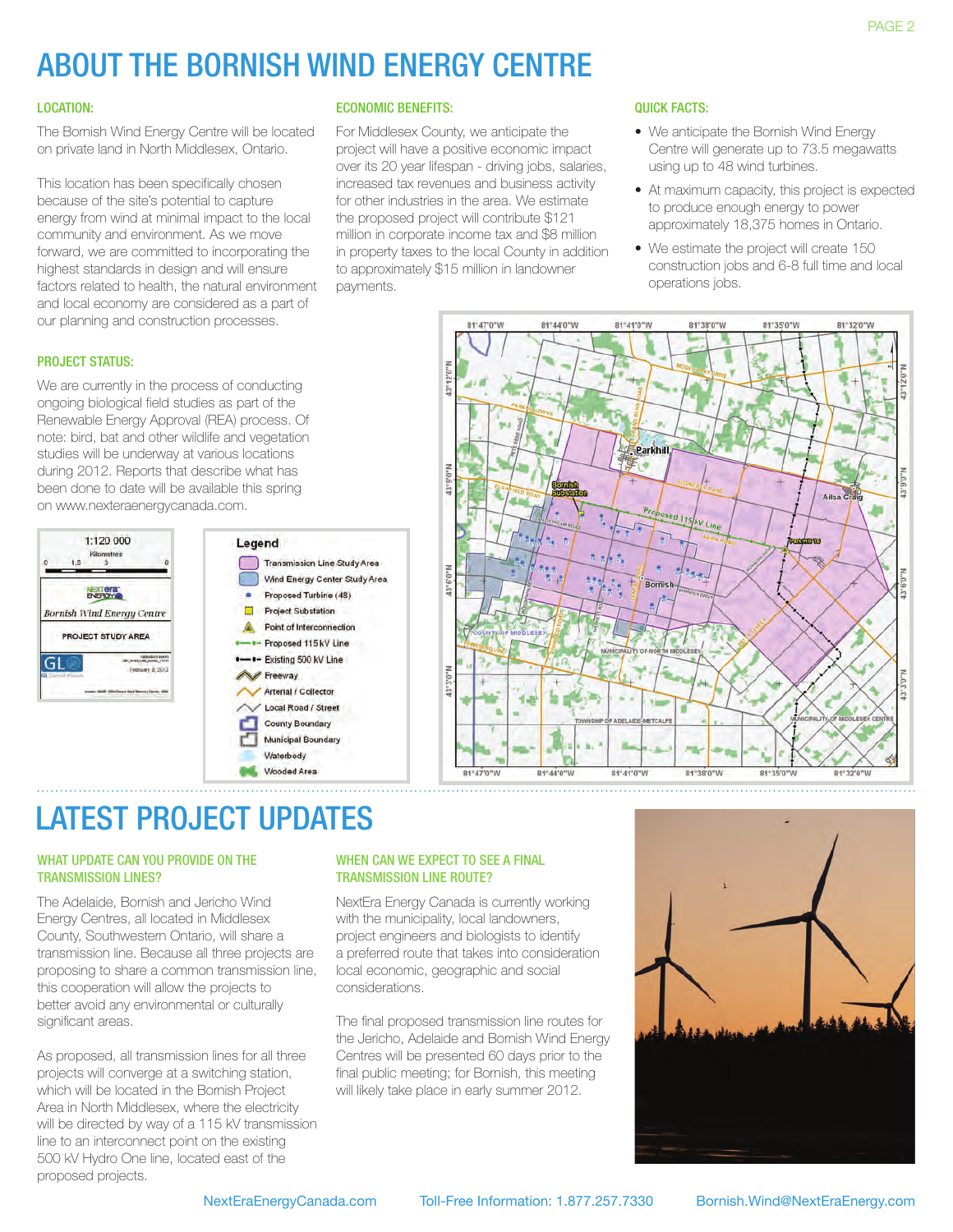A:

## Frequently Asked Questions

In our conversations with community members, we are often asked questions that are relevant to the entire community – we have answered some commonly asked questions below. If you have any additional questions or would like any further information, please do not hesitate to contact us.

#### WHAT IMPACT DO WIND TURBINES have on our health? Q:

NextEra takes concerns about human health very seriously.

Although much has been written about health effects associated with wind turbines, we have found no credible, scientifically peer-reviewed study that demonstrates a link between wind turbines and negative health effects.

In May 2010, the Chief Medical Officer of Health of Ontario conducted a report titled *"The Potential Health Impacts of Wind Turbines"* which states<sup>1</sup>:

"Scientific evidence available to date does not demonstrate a direct causal link between wind turbine noise and adverse health effects. The sound level from wind turbines at common residential setbacks is not sufficient to cause hearing impairment or other direct health effects, and there is no scientific evidence to date that vibration from low frequency wind turbine noise causes adverse health effects."

In *"Health effects and wind turbines: A review of the literature"*, Canadian based Loren D. Knopper and Christopher Ollson state:

"To date, no peer reviewed articles demonstrate a direct causal link between people living in proximity to modern wind turbines, the noise they emit and resulting physiological health effects."2

Canadian Wind Energy Association's *"Wind Turbine Sound and Health Effects: An Expert Panel Review"* states:

- Sound from wind turbines does not pose a risk of hearing loss or any other adverse health effect in humans;
- Sub-audible, low frequency sound and infrasound from wind turbines do not present a risk to human health;
- Some people may be annoyed at the presence of sound from wind turbines. Annoyance is not a pathological entity; and
- A major cause of concern about wind turbine sound is its fluctuating nature. Some may find this sound annoying, a reaction that depends primarily on personal characteristics as opposed to the intensity of the sound level.3

1 The report can be found at: http://www.health.gov.on.ca/en/public/ publications/ministry\_reports/wind\_turbine/wind\_turbine.pdf

2 The report can be found at: http://www.ehjournal.net/content/10/1/78 3 The report can be found at: http://www.canwea.ca/pdf/talkwind/ Wind\_Turbine\_Sound\_and\_Health\_Effects.pdf

#### Q: WHAT IS STRAY VOLTAGE?

A: Stray voltage results from the normal delivery and/or use of electricity -

usually smaller than 10 volts - that may be present between two conductive surfaces. Stray voltage is related to power system faults and is generally not considered hazardous.

#### Q: Do wind turbines cause stray voltage?

A: No. Wind energy has been incorrectly associated with stray voltage because wind turbines are often installed in agricultural areas. Stray voltage is not a consequence of wind energy but rather changes in the use pattern of the existing electrical system.

Wind turbines are not the root of the problem. but the addition of this or any other generation source may expose faults in that system. All types of generation, including wind generation, must fully comply with utility requirements to ensure that the electricity they supply is compliant with grid standards.

Stray voltage problems require on-site inspection to avoid grounding problems and to examine power quality issues with the distribution utility.

#### Q: WHAT IS BEING DONE TO minimize stray voltage across these transmission lines?

A: NextEra Energy Canada will adopt industry best practices at all times to minimize the risk of stray voltage and ensure our projects are built and maintained within acceptable levels as prescribed by the local safety code.

While NextEra Energy Canada does not intend to connect the Bornish Wind Energy Centre to the local distribution system that serves barns and houses in the area, we are aware that transmission lines in close proximity to local distribution lines can induce current on the distribution lines if not designed properly. To address this, we are already working closely with Hydro One to minimize the impact on local distribution customers.



NextEra Energy Canada, 5500 North Service Road, Suite 205, Burlington ON L7L 6W6